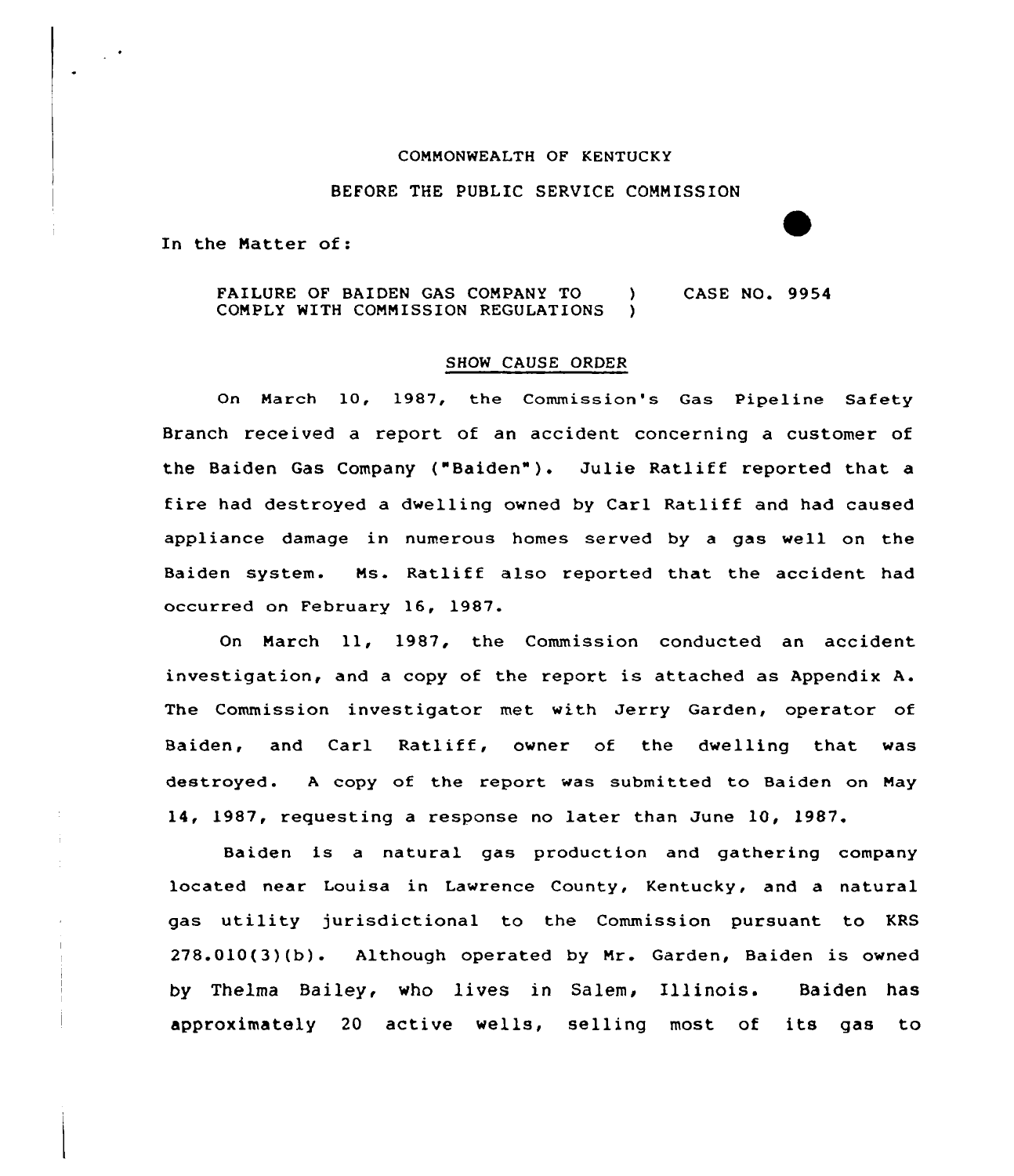Columbia Gas Transmission Corporation ("Columbia" ). However, there are 240 farm tap customers served by Baiden pursuant to KRS 278.485. Approximately 100 customers receive free gas through right-of-way contracts. <sup>A</sup> compressor station is located on the system at a point just beyond the interconnection of the gathering lines from the various wells. The system continues beyond the compressor station for approximately one-half mile, at which point the pipeline interconnects with Columbia. All the customers are located upstream of the compressor station.

 $\mathcal{L}^{(1,1)}$ 

During the course of the accident investigation, numerous violations to Commission regulations were observed. When gas service is initiated pursuant to KRS 278.485, the design, construction, and installation of the hookup must comply with 807 KAR 5:026. Hookups for gas service through right-of-way contracts must also comply with 807 KAR 5:026. Based upon this investigation, virtually none of the approximately 240 hookups comply with 807 KAR 5:026

The investigation determined that the accident was caused by overpressure of eight service lines when a regulator failed in the open position. According to Mr. Ratliff, during an earlier ice storm the regulator that was serving the eight customers became encased in ice. When the vent is stopped up with ice, the diaphragm cannot breathe, which may cause the regulator to fail in the open position, allowing full pipeline pressure to enter the service lines. The investigator also noted that the regulator was rusted, and neither the manufacturer's name nor model number of the regulator could be determined.

 $-2-$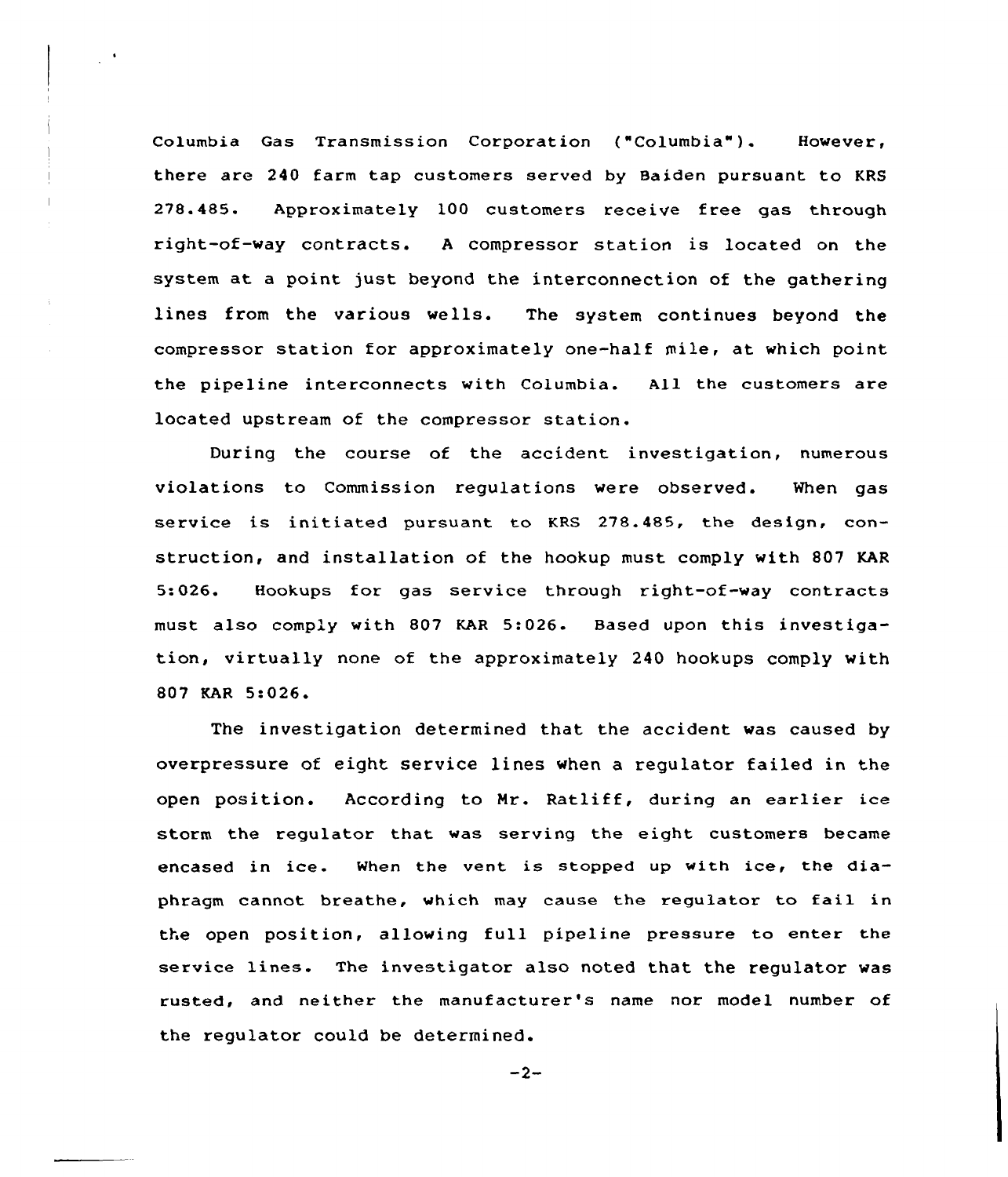807 KAR 5:026 requires a one-inch high pressure regulator, a three-quarter inch pressure relief valve, and a spring-loaded screened vent. While the hookup that was the source of the accident had a regulator on the supply-side (company-side) of the meter, it did not have the automatic shut-off and manual reset as required by 807 KAR 5:026. The hookup also did not consist of a relief valve set to relieve pressure on the downstream-side (customer-side) of the meter, also required by 807 KAR 5:026.

 $\mathcal{L}^{\mathcal{A}}$ 

Further investigation of the Baiden system revealed plastic pipe in use that is unapproved for gas service, approved plastic pipe not buried, and the use of unapproved fittings and unauthorized installers on plastic pipe. These are violations of 807 KAR 5:026, Section  $6(9)$ , and 807 KAR 5:022, Section  $6(6)$ ,  $(7)$ ,  $(8)$ , and (9).

Mr. Garden stated that he has operated Baiden for approximately <sup>5</sup> years and that the gas service hookups existed when he arrived. He also stated that he was unaware of his responsibility to see that customers installed their gas service hookups to comply with KRS 278.485 and 807 KAR 5:026. When the investigator noted that the accident had not been reported by Baiden, Mr. Garden responded that he was unaware of the reporting requirements in <sup>807</sup> KAR 5:027, Section 4(1).

On May 26, 1987, Baiden filed a response to the accident investigation report which stated that: each customer will be provided <sup>a</sup> drawing and materia] 1ist to enable them to properly install the hookup, all approved plastic pipe will be buried, and

 $-3-$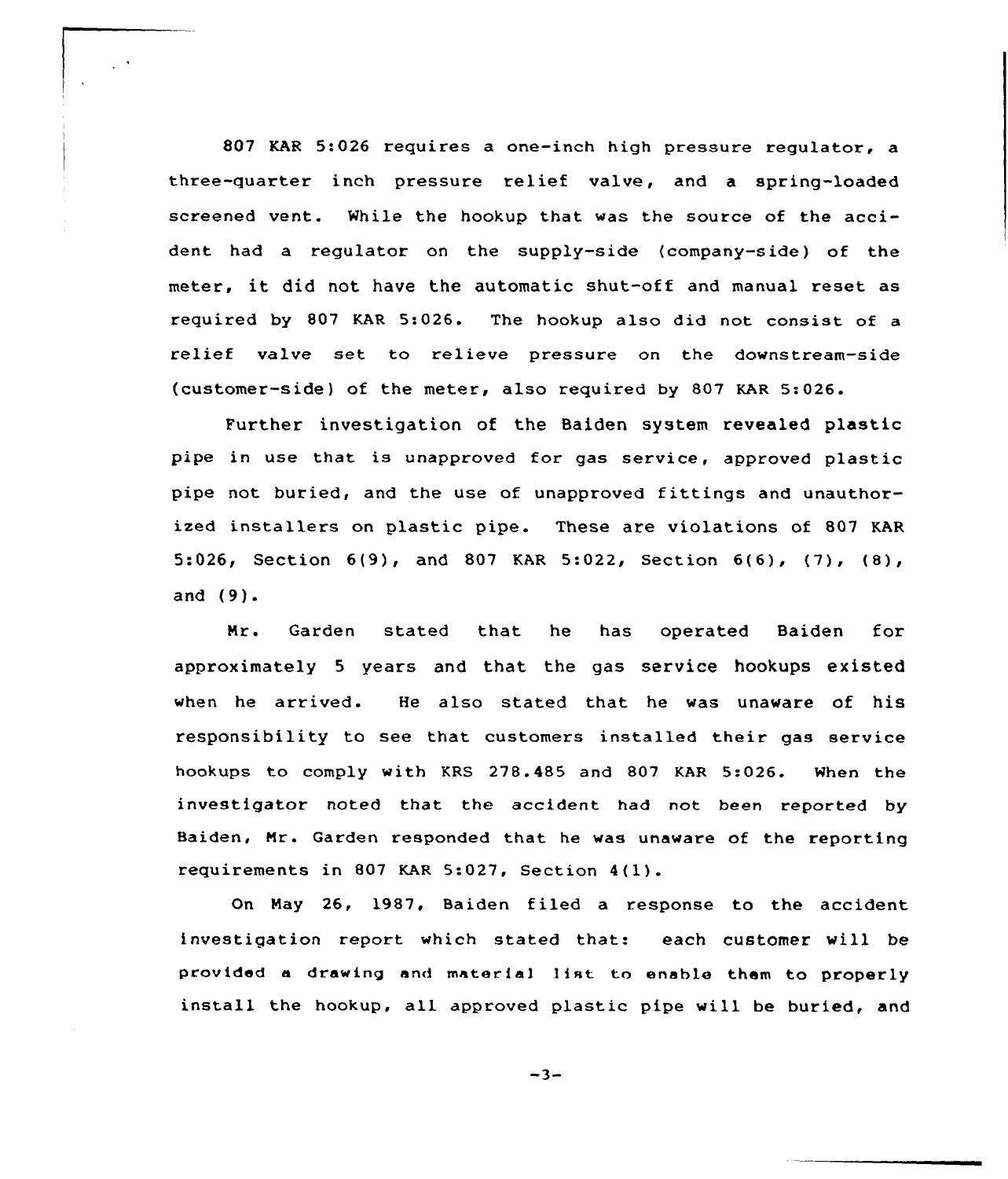all unapproved plastic in use will be removed. These actions would be completed by July 31, 1987.

Based upon its review of the record, the Commission is of the opinion that more substantive information is required from Baiden regarding correction of its noncompliances. With the inadequate pressure regulation on most of Baiden's customer hookups, the Commission considers each to be a potentially hazardous situation. The Commission is also concerned about the potentially hazardous use of unapproved plastic pipe for gas service and the failure to bury plastic pipe in service. Therefore, the Commission finds it necessary for Baiden to demonstrate in a more substantive manner how it intends to comply with KRS 278.485 and Commission regulations and why it should not be fined for the violations cited herein.

IT IS THEREFORE ORDERED that Baiden shall appear before the Commission on July 14, 1987, at 1:30 p.m., Eastern Daylight Time, in the Commission's offices, Frankfort, Kentucky, to show cause why it should not be fined pursuant to KRS 278.990 for violating KRS 278.485 and 807 KAR 5:022, 5:026, and 5:027, and to demonstrate with more substantive information what corrective action it intends to take to comply with the regulations.

 $-4-$ 

منابذ والوالو والواعد والوالد والواقع